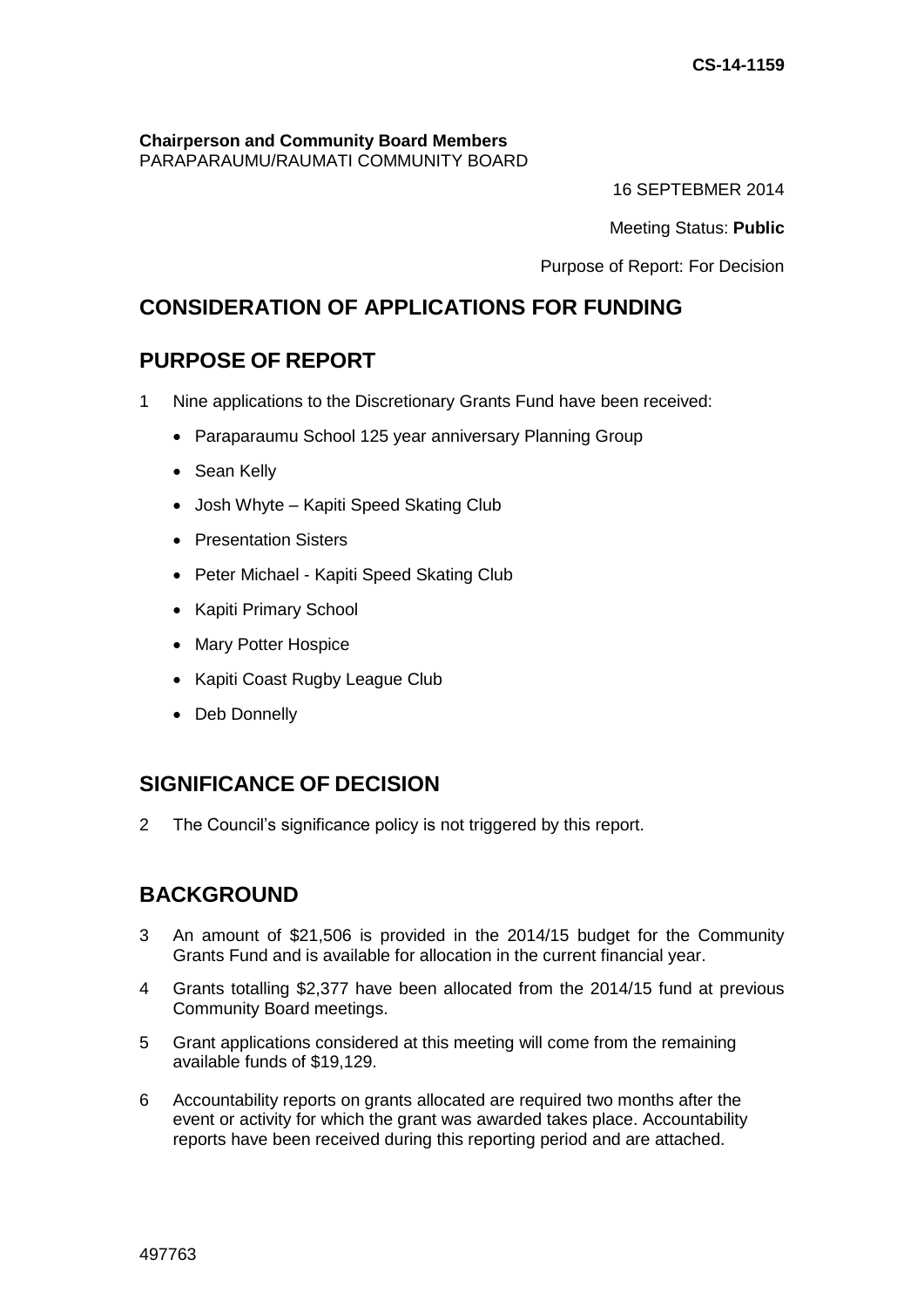### CONSIDERATIONS

- 7 Grants are allocated in accordance with established criteria (copies provided under separate cover).
- 8 All applicants have been advised of the criteria and meeting date by email, telephone or letter. Applicants are advised that if they are not present at the meeting, there application may not be considered.

## **Applications to the Discretionary Grants Fund**

### Paraparaumu School 125 year anniversary Planning Group

- 9 Funding of \$500 is sought to assist with the cost of a liquor licence for an evening function related to the 125 year anniversary.
- 10 This application can be considered under Eligible Purpose 2: *Special Project or Activity.*
- 11 The application considered by the Board at the 05 August meeting was for the Paraparaumu Kapahaka Group.

#### Sean Kelly

- 12 Funding of \$500 is sought to assist with the costs of the use of Weka Park over the summer period for football.
- 13 This application can be considered under Eligible Purpose 2: *Special Project or Activity.*

#### Josh Whyte – Kapiti Speed Skating Club

- 14 Funding of \$500 is sought to assist with travel to the Junior World Speed Skating Champs in Argentina.
- 15 This application can be considered under Eligible Purpose 2: *Special Project or Activity.*

### Presentation Sisters

- 16 Funding of \$500 is sought to assist with the costs of hiring Paraparaumu Memorial hall for a Gala/Garage sale.
- 17 This application can be considered under Eligible Purpose 5: *The Remission of Hall Rental.*

### Peter Michael – Kapiti Speed Skating Club

- 18 Funding of \$500 is sought to assist with travel to the Junior World Speed Skating Champs in Argentina.
- 19 This application can be considered under Eligible Purpose 2: *Special Project or Activity.*

### Kapiti Primary School

20 Funding of \$310 is sought to hire a scissor lift for the Kapiti Regions annual Takiri O Te Ata Kapa Haka Festival.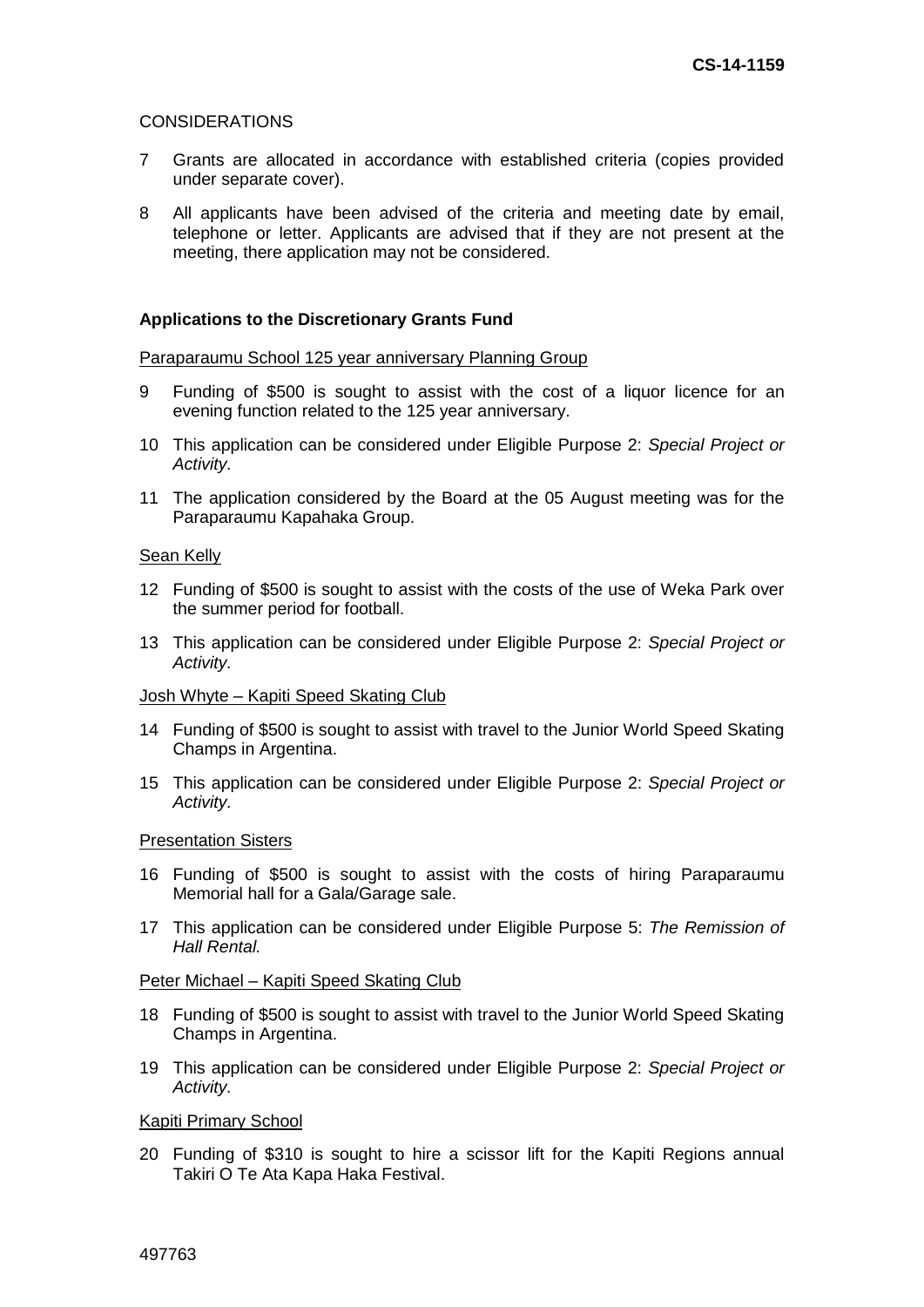21 This application can be considered under Eligible Purpose 2: *Special Project or Activity.* 

#### **Mary Potter Hospice**

- 22 Funding of \$500 is sought to assist with the annual Strawberry Festival, fundraising event.
- 23 This application can be considered under Eligible Purpose 2: *Special Project or Activity.*

#### Kapiti Coast Rugby League Club

- 24 Funding of \$500 is sought to assist with paying for the use of fields for the Kapiti Tag season.
- 25 This application can be considered under Eligible Purpose 2: *Special Project or Activity.*

#### Deb Donnelly

26 Funding of \$500 is sought to assist with costs related to attending an international symposium to present a paper on New Zealand flax applications.

This application can be considered under Eligible Purpose 2: *Special Project or Activity*

## Financial Considerations

- 27 An amount of \$21,506 is provided in the 2014/15 budget for the Paraparaumu/Raumati Community Grants Fund.
- 28 Funds for the 2014/15 year have been allocated as follows:

|                           |                              |                     |                                   | <b>Balance available</b><br>for distribution |
|---------------------------|------------------------------|---------------------|-----------------------------------|----------------------------------------------|
| 2014/15 Budget allocation | \$21,506                     | \$19,129            |                                   |                                              |
| Date of meeting           | <b>Amount</b><br>applied for | Amount<br>allocated | <b>Total allocated</b><br>to date |                                              |
| 5 August 2014             | \$2,377                      | \$2,377             | \$2,377                           | \$19,129.00                                  |
|                           |                              |                     |                                   |                                              |
|                           |                              |                     |                                   |                                              |
|                           |                              |                     |                                   |                                              |

29 The following table shows all grants made to date in the 2014/15 financial year: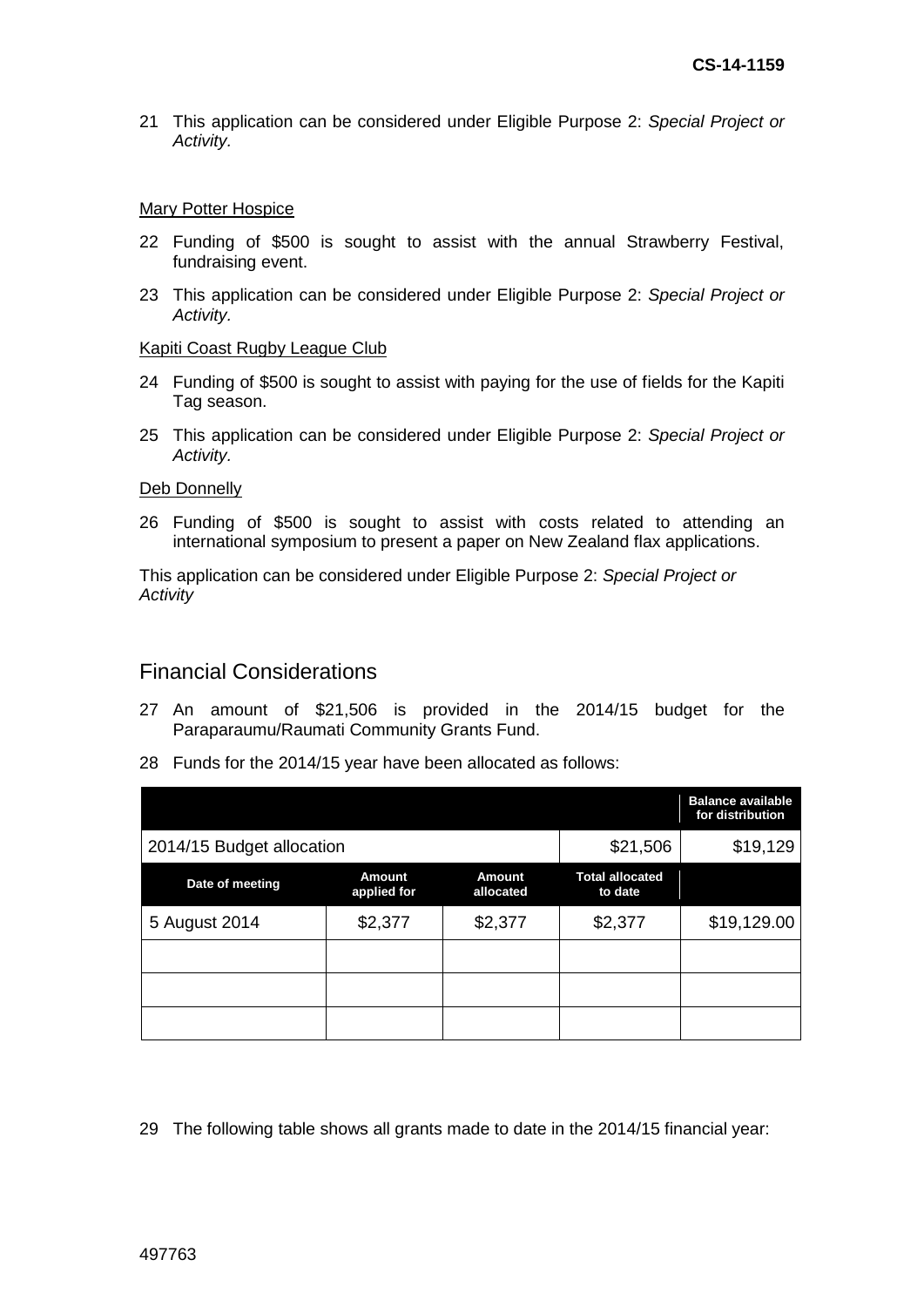| <b>Date</b> | <b>Recipient</b>                 | <b>Amount</b> | <b>Purpose of Grant</b>                                                           | <b>Report Back</b>     |
|-------------|----------------------------------|---------------|-----------------------------------------------------------------------------------|------------------------|
| 05/08/2014  | <b>Traditional Irish Dancing</b> | \$500         | Cost of venue costs for the National<br>Championships at Southward Car<br>Museum. | Due<br>Jan 2015        |
| 05/08/2014  | Chance Sullivan                  | \$500         | Cost of living expenses while on<br>scholarship to France                         | Due<br>Jan 2015        |
| 05/08/2014  | Paraparaumu Play Centre          | \$177         | Cost of hiring Paraparaumu Hall                                                   | Due.<br>Nov 2014       |
| 05/08/2014  | Paraparaumu Primary<br>School    | \$500         | Cost Kapahaka uniforms for 125 <sup>th</sup><br>Jubiliee                          | <b>Due</b><br>Nov 2014 |
| 05/08/2014  | Kapiti Pony Club                 | \$500         | Cost of a Portaloo for QE Park                                                    | <b>Due</b><br>Dec 2014 |
| 05/08/2014  | Pop-In Centre                    | \$200         | To continue the drop-in centre through<br>til November                            | Due<br>Nov 2014        |
|             | <b>Total allocated to date</b>   | \$2,377       |                                                                                   |                        |

- 30 The total of applications under consideration in this report is \$4,310.
- 31 Should all applications be approved in full, the balance remaining in the 2014/15 financial year would be **\$14,819.**

# **Delegation**

32 The Paraparaumu/Raumati Community Board has delegated authority as at section D.10 of the Governance Structure approved by Council on 7 November 2013:

*Community Grants*

*10.13 Authority to consider and approve the allocation of community-based grant funds as deemed appropriate under agreed criteria of both existing schemes and any granting schemes that may be approved through the Annual Plan process of the Long Term Plan (LTP) process.* 

# **RECOMMENDATIONS**

- 33 That the Paraparaumu/Raumati Community Board grants Paraparaumu School 125 year anniversary Planning Group funding of \$....... to assist with obtaining an alcohol licence for an evening function for the 125 year anniversary.
- 34 That the Paraparaumu/Raumati Community Board grants Sean Kelly a grant of \$...... to assist with the costs of the use of Weka Park over the summer period for football
- 35 That the Paraparaumu/Raumati Community Board Grants Josh Whyte a grant of \$.... to assist with travel costs to the World Speed Skating Champs in Argentina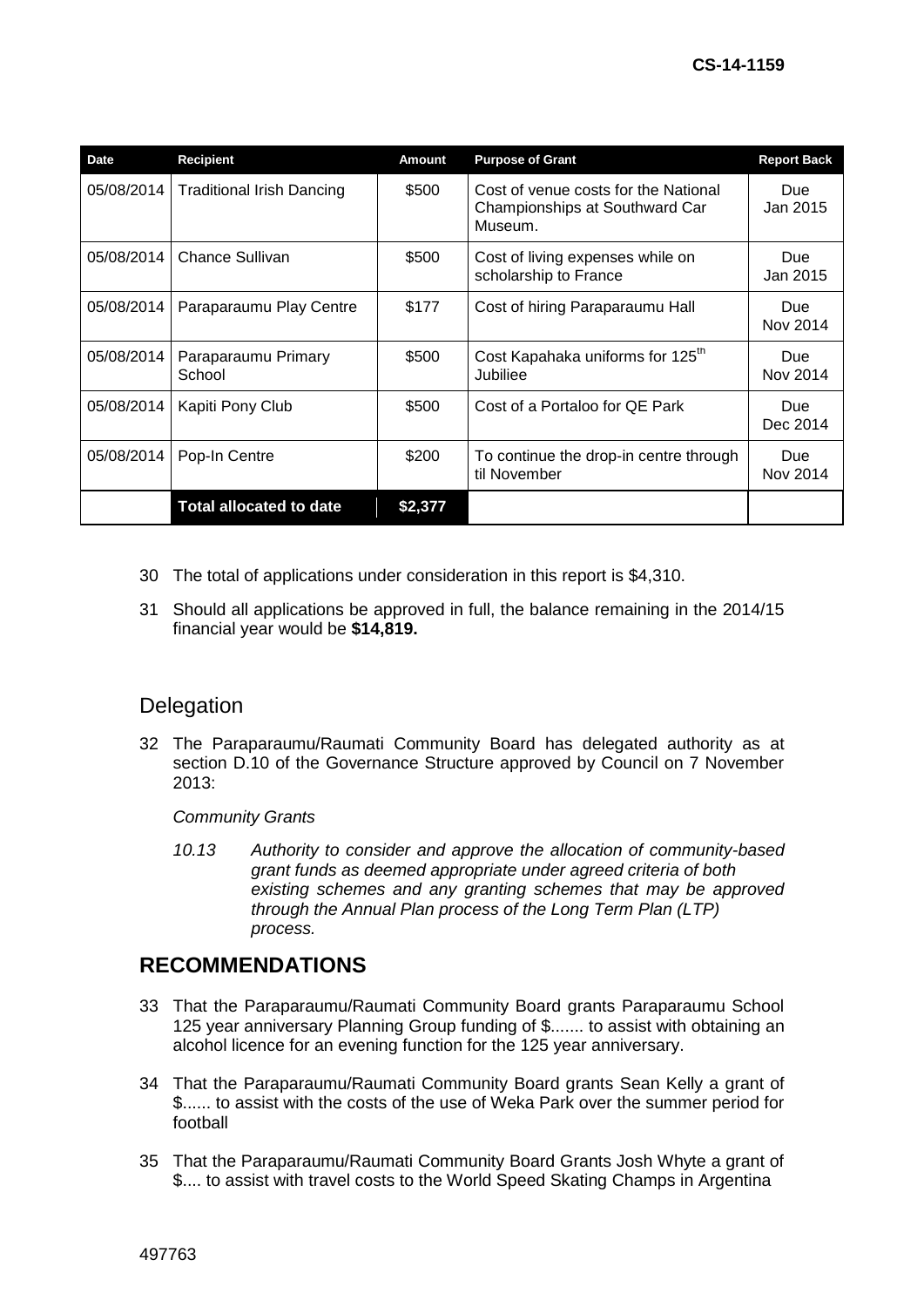- 36 That the Paraparaumu/Raumati Community Board grants Presentation Sisters a grant of \$...... to assist with the costs of hiring Paraparaumu Memorial hall for a Gala/Garage sale.
- 37 That the Paraparaumu/Raumati Community Board grants Peter Michael a grant of \$...... to assist with travel costs to the World Speed Skating Champs in Argentina
- 38 That the Paraparaumu/Raumati Community Board grants Kapiti Primary School a grant of \$...... to hire a scissor lift for the Kapiti Regions annual Takiri O Te Ata Kapa Haka Festival.
- 39 That the Paraparaumu/Raumati Community Board grants Mary Potter Hospice a grant of \$..... to assist with the annual Strawberry Festival, fundraising event.
- 40 That the Paraparaumu/Raumati Community Board grants Kapiti Coast Rugby League Club a grant of \$..... to assist with paying for the use of fields for the Kapiti Tag season.
- 41 That the Parpaparaumu/Raumati Community Board grants Deb Donnelly a grant of \$.... to assist with costs related to attending an international symposium to present a paper on New Zealand flax applications

**Report prepared by: Approved for submission by:**

**Sharalyn Haddleton** Tamsin Evans

**Executive Secretary Community Services** **Group Manager Community Services**

# **ATTACHMENTS:**

*Grant Applications*

- Paraparaumu School 125 year anniversary Planning Group
- Sean Kelly
- Josh Whyte Kapiti Speed Skating Club
- Presentation Sisters
- Peter Michael Kapiti Speed Skating Club
- Kapiti Primary School